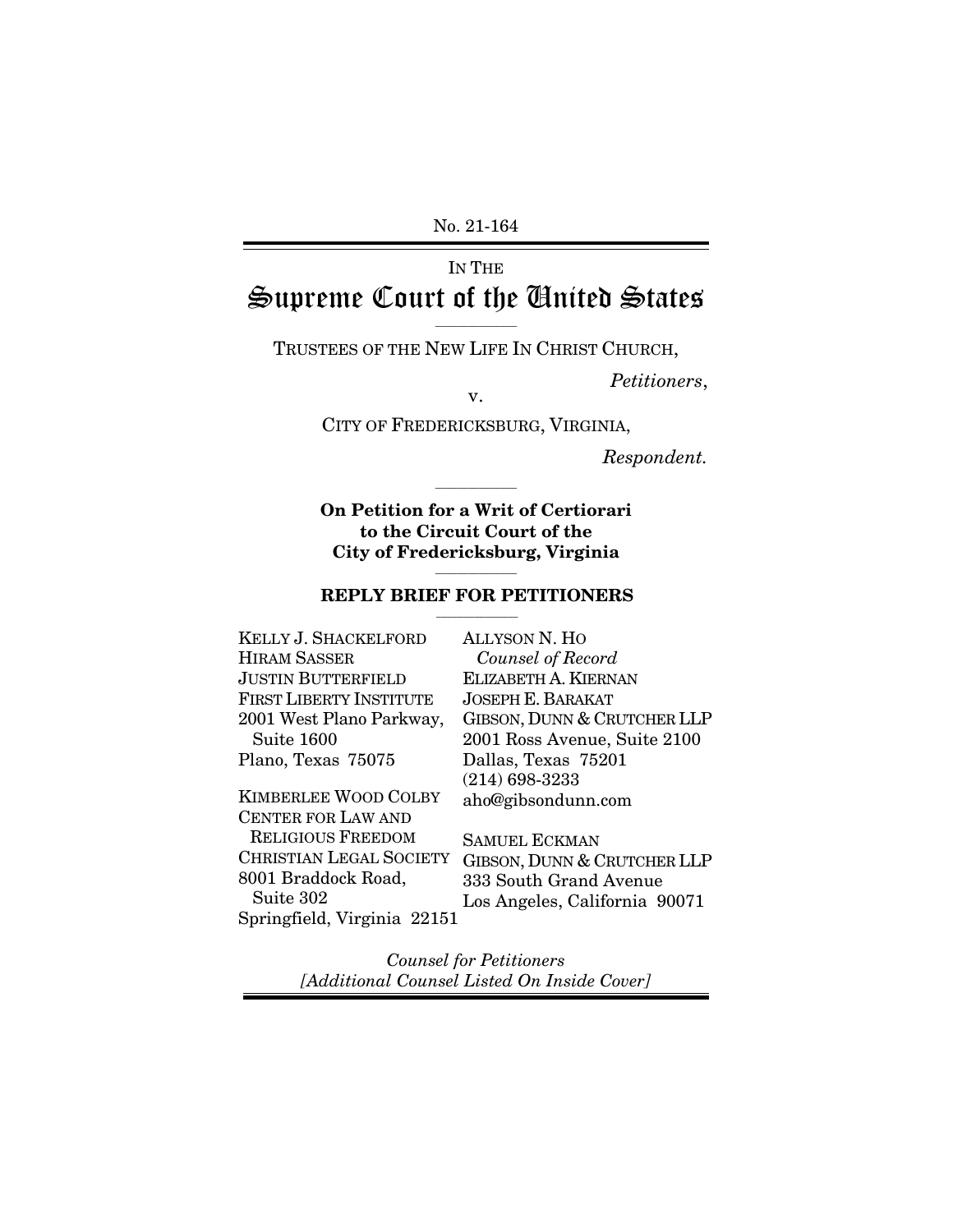CHRISTINE A. BUDASOFF PHILIP W. HAMMERSLEY JASON MANION GIBSON, DUNN & CRUTCHER LLP 1050 Connecticut Avenue, NW Washington, D.C. 20036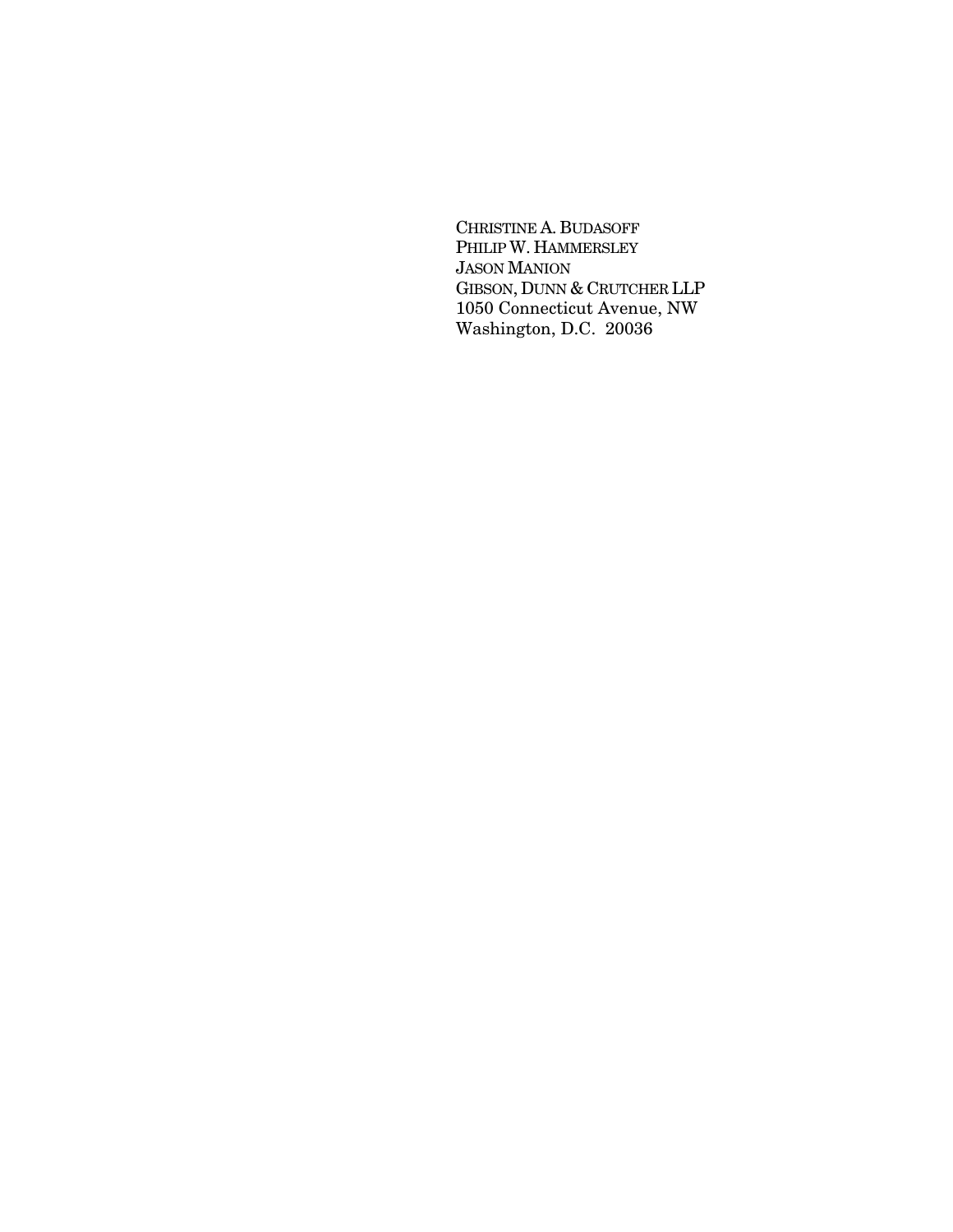# **TABLE OF CONTENTS**

**Page** 

| REPLY BRIEF FOR PETITIONERS1                                                                                                  |                |
|-------------------------------------------------------------------------------------------------------------------------------|----------------|
| I. The Decision Below Flagrantly Violates<br>The Court's Longstanding Prohibition On<br>Civil Authorities Resolving Religious |                |
|                                                                                                                               | $\overline{2}$ |
| II. In The Alternative, The Court Should<br>Grant, Vacate, And Remand For<br>Reconsideration In Light Of Fulton. 9            |                |
|                                                                                                                               |                |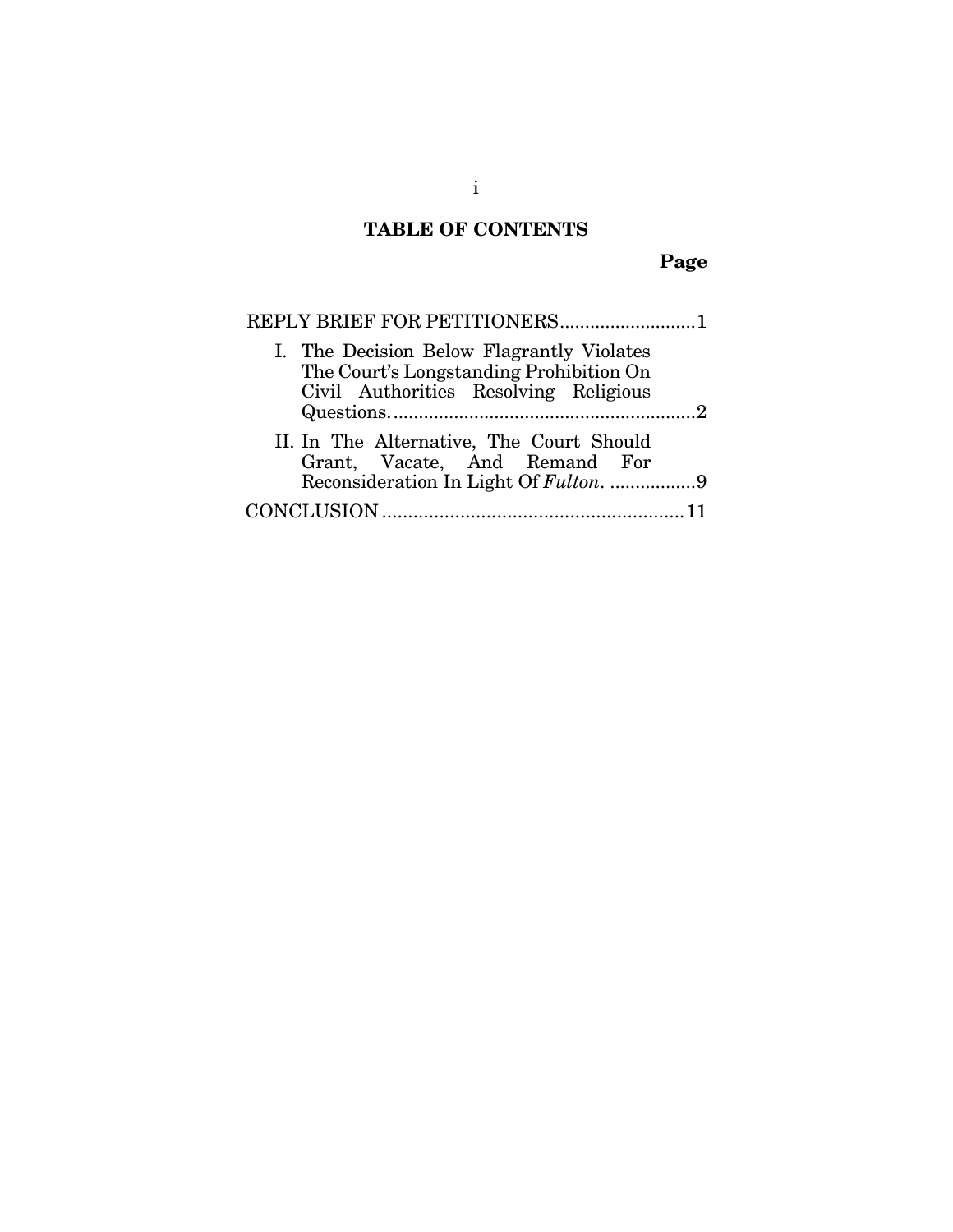## **TABLE OF AUTHORITIES**

# **Page(s)**

## **Cases**

| Cudlipp v. City of Richmond,<br>180 S.E.2d 525 (Va. 1971) (per curiam)  6, 11 |
|-------------------------------------------------------------------------------|
| Espinoza v. Mont. Dep't of Revenue,                                           |
| Fulton v. City of Philadelphia,                                               |
| Gonzalez v. Roman Catholic Archbishop of<br>Manila,                           |
| Int'l Missions, Inc. v. Borough of Lincoln<br>Park,                           |
| Kedroff v. St. Nicholas Cathedral of Russian<br>Orthodox Church in N. Am.,    |
| Michigan v. Long,                                                             |
| Missionaries of Our Lady of La Salette v.<br>Michalski,                       |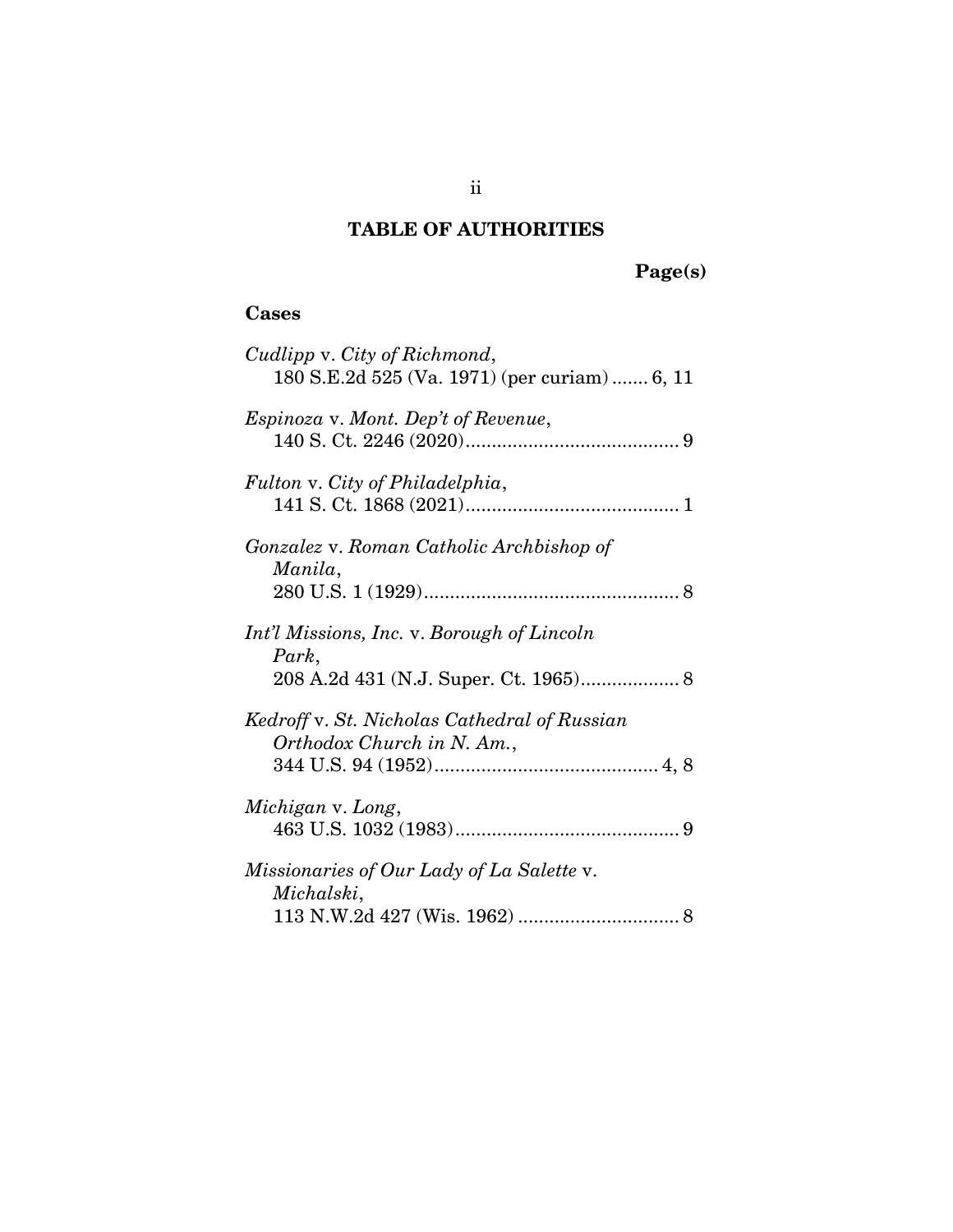| Presbyterian Church in the U.S. v. Mary<br>Elizabeth Blue Hull Mem'l Presbyterian |
|-----------------------------------------------------------------------------------|
| Church,                                                                           |
|                                                                                   |
| Trinity Lutheran Church of Columbia, Inc.<br>v. Comer,                            |
|                                                                                   |
| Watson v. Jones,                                                                  |

## **Other Authorities**

| Opinions of the Attorney General and Report |
|---------------------------------------------|
| to the Governor of Virginia 276 (Aug. 23,   |
|                                             |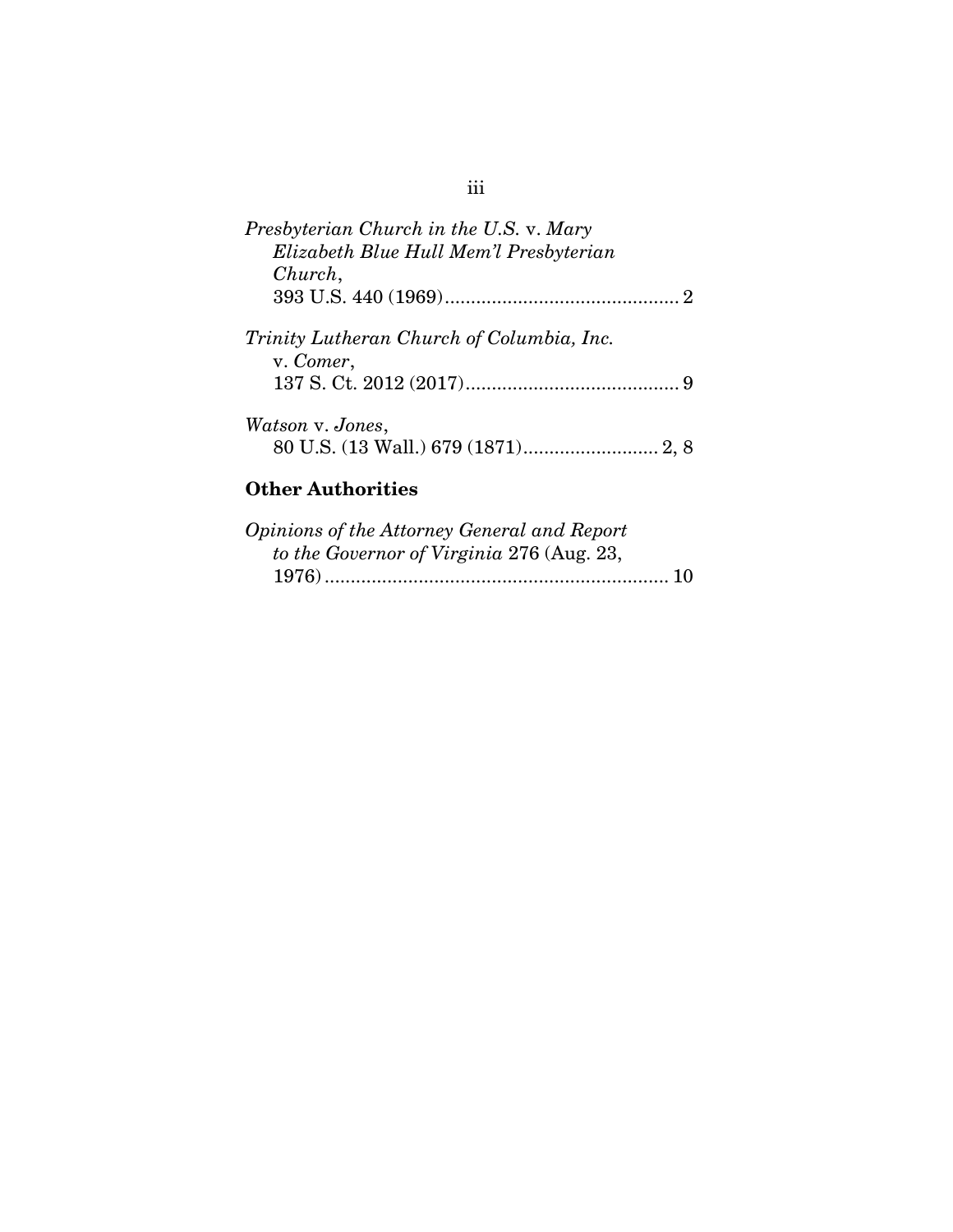#### **REPLY BRIEF FOR PETITIONERS**

The City's sole argument against certiorari is that the decision below is correct on the merits. But the City doesn't dispute that the First Amendment prohibits civil authorities from second-guessing religious organizations on matters of internal governance. Nor does it dispute that the courts below did precisely that when they rejected the Church's good-faith assertion that Josh and Anacari Storms are ministers of the Church based on the courts' own, independent interpretation of the Presbyterian Church in America's Book of Church Order. The City's arguments on the merits only underscore the need for this Court's review and reversal of the judgment below.

Indeed, the City goes so far as to argue (at 1, 4, 10, 11, 14) that the decision below doesn't even implicate the First Amendment because it doesn't prohibit the Church from recognizing the Stormses as ministers it merely denies them that recognition under the law. It would be difficult to imagine a more anemic, atextual, ahistorical view of the First Amendment. The fact that the City even asserts this argument highlights the lengths to which it must go to defend the indefensible. The City even criticizes the *Church* (at 10) for misapplying its own doctrine in determining that the Stormses are its ministers. But that is exactly what the First Amendment forbids: civil authorities undertaking their own inquiries into religious doctrine to second-guess a church's determination about who can serve as its ministers.

The City is no more successful in distinguishing *Fulton* v. *City of Philadelphia*, 141 S. Ct. 1868 (2021). Although the City insists that generally applicable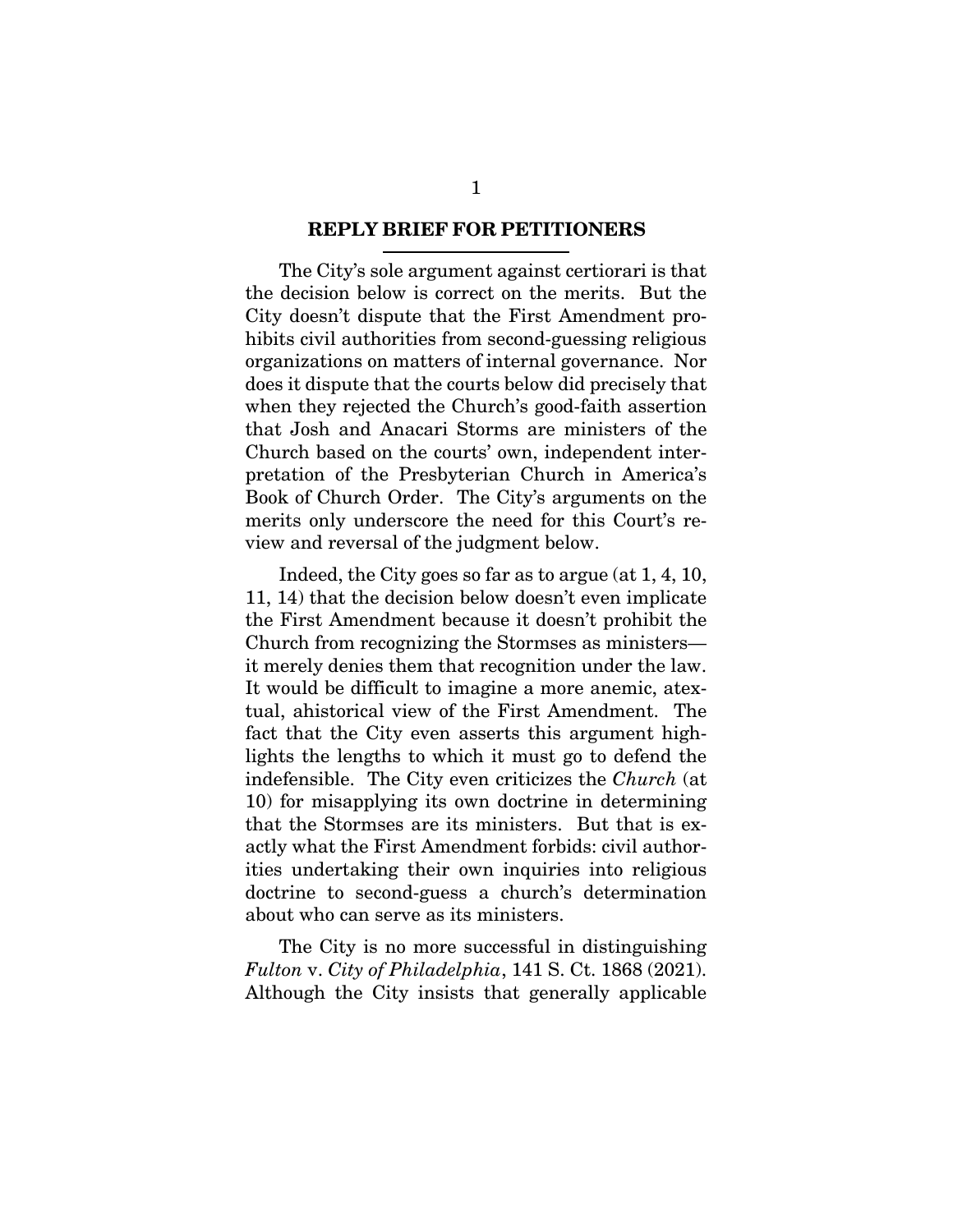taxes don't impose a burden on the Church's religious exercise, this begs the question. The Church's contention is that the Virginia tax statute is *not* generally applicable because it provides exemptions for church property occupied by some ministers (among many other exemptions), but doesn't extend such an exemption to ministers like the Stormses. If the Church is correct, it may be denied the exemption only if the City can show a compelling reason for doing so, which it has not yet even attempted to do.

The decision below is not just wrong, but dangerously wrong. If permitted to stand, it would be "a threat to First Amendment rights everywhere." Brief of Kentucky, *et al.*, as *Amici Curiae* in Support of Petitioners at 1. The Court should summarily reverse or grant certiorari and order merits briefing and argument. At the least, the Court should grant, vacate, and remand for further consideration under *Fulton*.

### **I. THE DECISION BELOW FLAGRANTLY VIOLATES THE COURT'S LONGSTANDING PROHIBITION ON CIVIL AUTHORITIES RESOLVING RELIGIOUS QUESTIONS.**

This Court has long recognized that "it [i]s wholly inconsistent with the American concept of the relationship between church and state to permit civil courts to determine ecclesiastical questions." *Presbyterian Church in the U.S.* v. *Mary Elizabeth Blue Hull Mem'l Presbyterian Church*, 393 U.S. 440, 445–46 (1969) (citing *Watson* v. *Jones*, 80 U.S. (13 Wall.) 679, 728–29 (1871)). Yet, when the City defended its decision to deny the exemption to the Church in court, it did so based *solely* on its independent interpretation of Church doctrine.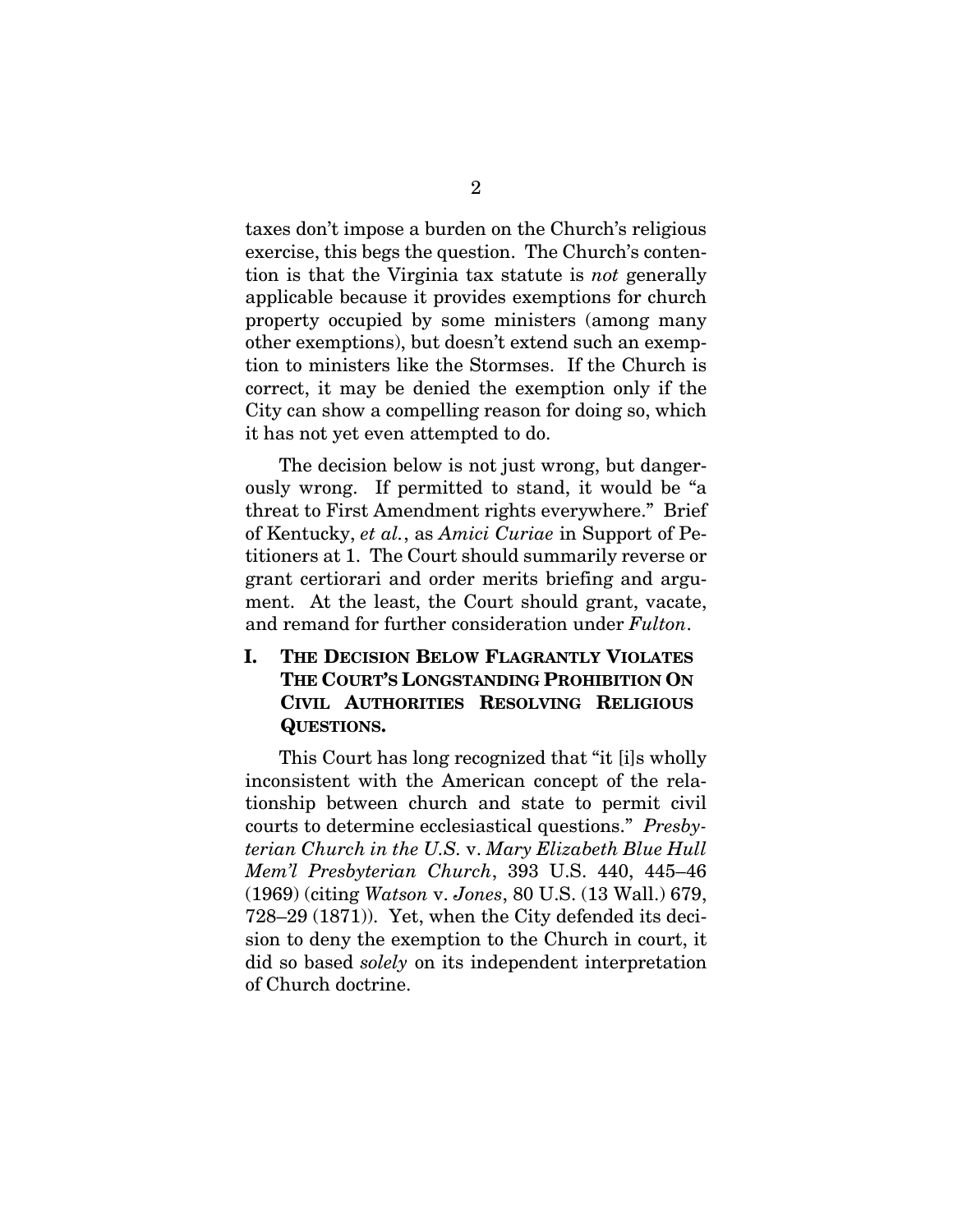The City acknowledged that "[w]hether a non-ordained person can be 'the minister' for legal purposes in the context of different religious denominations or traditions depends on the organizational policies of the organization" in question. Pet. App. 20a. But it reasoned that, "in the context of a congregation affiliated with the Presbyterian Church in America, and specifically of the local congregation to which the plaintiffs belong, the organizational documents of the church and the local congregation define 'the minister' as an ordained person." *Ibid.* Because "[t]he Book of Church Order utilizes the term 'minister' in contexts that make it clear that the term refers to a duly ordained person with specific leadership duties," the City concluded that, "*by its own definitions* the Church has limited its pastoral leadership to specific individuals, none of which occupy the Property which the Church seeks to have exempted from taxation." *Id.* at 70a–71a (emphasis added).

There can be no doubt that this is precisely the type of inquiry into ecclesiastical questions that the First Amendment prohibits. The City nonetheless offers three arguments in defense of the judgment below that succeed only in underscoring the need for this Court's review and reversal of that judgment.

A. The City argues (at 10) that its denial of the property-tax exemption doesn't raise First Amendment concerns at all because it identifies only whom the *State* may recognize as the Church's minister, not whom *the Church* may recognize as its minister. If anything, this breathtaking argument only underscores why this Court's review (and reversal) is imperative in this case.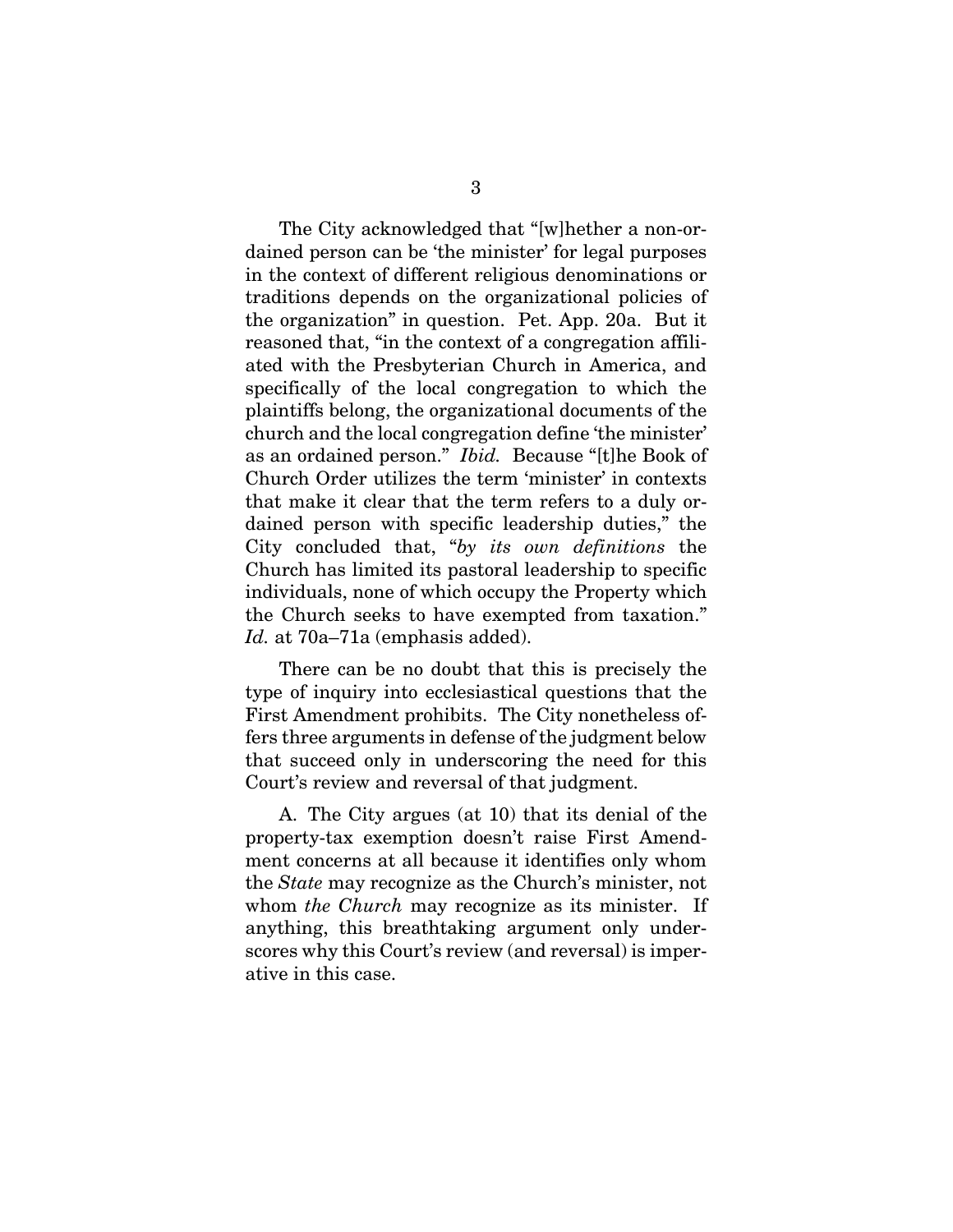As an initial matter, the City's view of the First Amendment cannot be reconciled with this Court's landmark decision in *Kedroff* v. *St. Nicholas Cathedral of Russian Orthodox Church in North America*, 344 U.S. 94 (1952). There, the Court considered a New York law that recognized "the governing authorities of the Russian Church in America," rather than "the central governing hierarchy of the Russian Orthodox Church" in Moscow, as the trustee of church property in New York. *Id.* at 106–07 & n.10. Even though the law purported only to establish who within the church had legal authority to control the use of church property, the Court nevertheless held that it violated the church's "power to decide for themselves, free from state interference, matters of church government as well as those of faith and doctrine." *Id.* at 116.

This makes eminent sense. Although the government may claim only to identify who may speak for a religious organization on civil matters, such an exercise of authority still "has the potential to cause churches to modify their policy and practice, not from religious considerations alone, but to conform to governmental dictates, interpretations, or predilections." Brief of the Assembly of Canonical Orthodox Bishops of the United States of America, et al., as *Amici Curiae*  in Support of Petitioners at 8. The First Amendment prohibits such interference in internal church matters no matter the form it takes.

Moreover, the City's view of the First Amendment, if permitted to stand, would have drastic consequences far beyond this case—essentially rendering the church autonomy doctrine a dead letter. That doctrine is rooted in bedrock principles that can be traced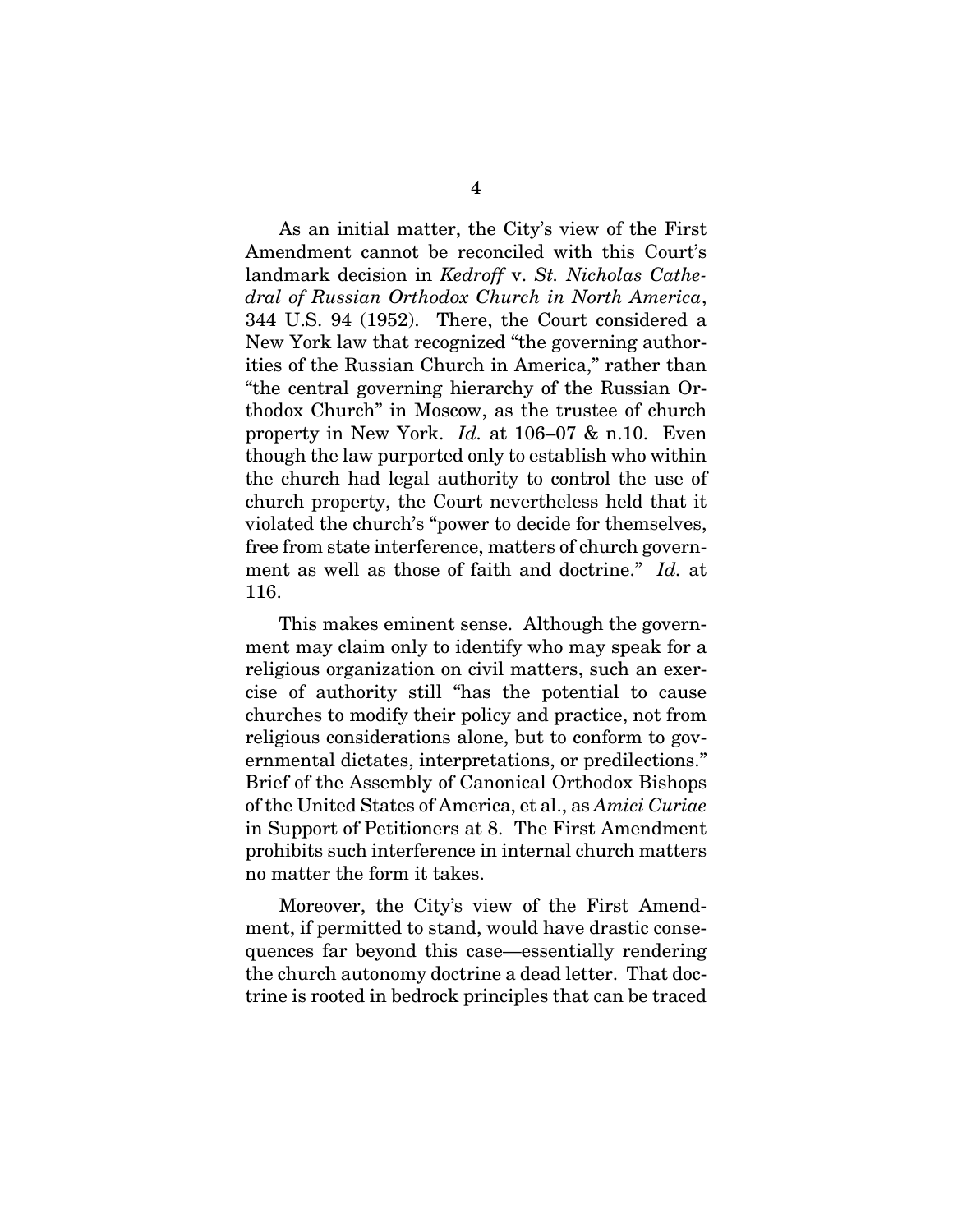back to the Founding. As one group of *amici* explain, "James Madison, the leading architect of the Religion Clauses, once wrote that the selection of church 'functionaries'—in common parlance, ministers—'was an entirely ecclesiastical matter left to the Church's own judgment,'" thereby "'prevent[ing] the Government from rendering an opinion on the selection of ecclesiastical individuals.'" Brief of Ethics & Religious Liberty Commission of the Southern Baptist Convention, et al., as *Amici Curiae* in Support of Petitioners at 5.

The City, however, takes the view that the government has a free hand in selecting "ecclesiastical individuals" so long as it commands only civil authorities, and not those individuals' own purported congregations, to recognize their authority within the church. It is "hard to come up with a fact pattern that more starkly defies the long line of First Amendment precedent that governs this kind of dispute." Brief of Kentucky, *et al.*, as *Amici Curiae* at 11.

B.The City downplays the troubling ramifications of the decision below by insisting (at 4) that the courts merely interpreted the statutory term "the minister," which doesn't require delving into how any particular church may use that term. Not so fast. As the City itself acknowledged below, the statutory term "the minister" simply incorporates the meaning that each particular church ascribes to it: "Effectively the statute \* \* \* says to churches or religious bodies 'you tell us who your leader is, and if they reside in churchowned property, we will exempt that specific property from taxation.'" Pet. App. 169a. Nonetheless, the courts below conducted an independent inquiry—using the Church's Book of Church Order—to override the Church's determination. *Id.* at 70a–71a, 73a; Pet.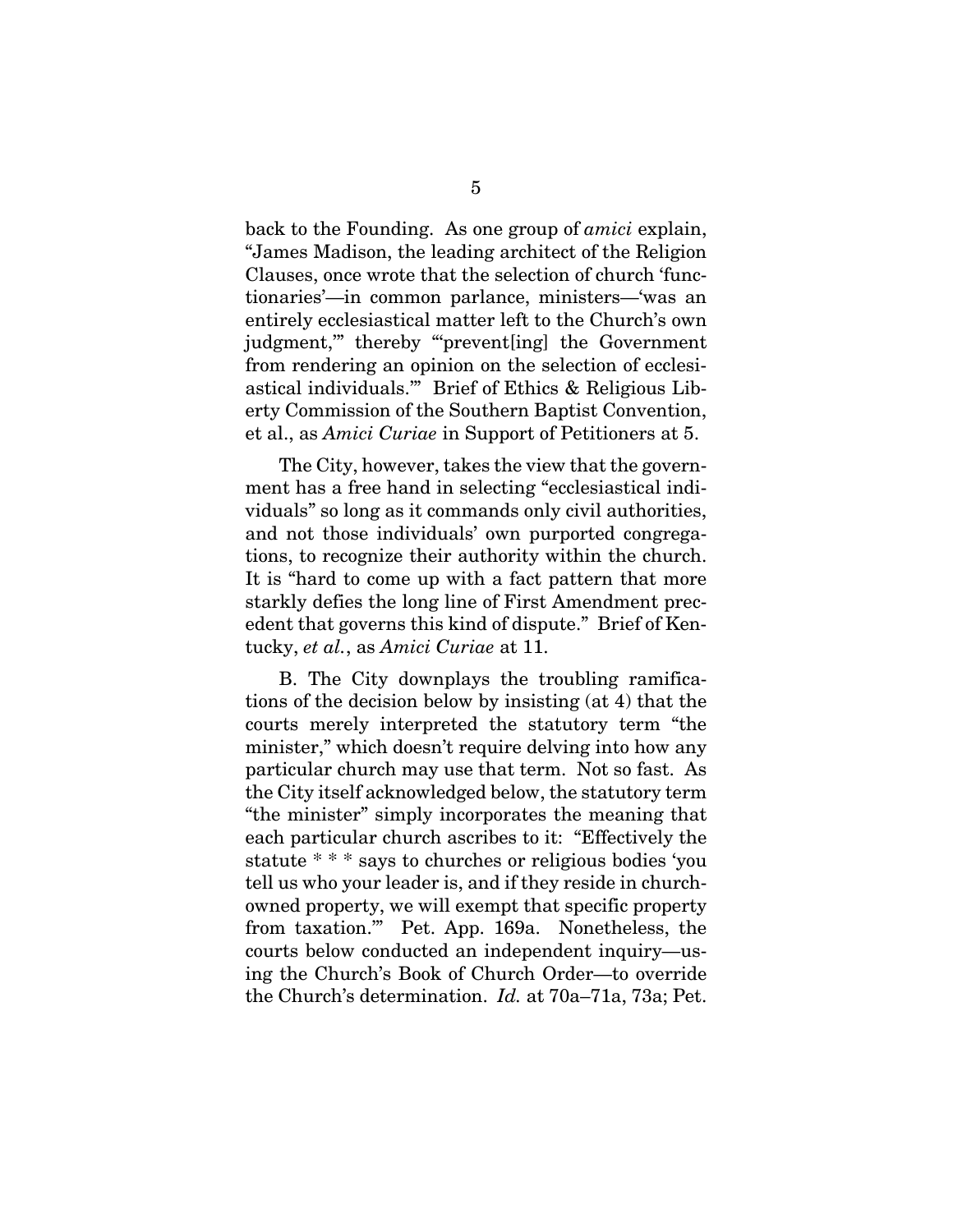12–13. That is not "statutory construction." It is a flagrant violation of this Court's longstanding prohibition on civil authorities resolving ecclesiastical questions.<sup>1</sup>

The City expresses great concern (at 10) about being unable to independently "verif[y]" a church's determination about who serves as the minister of that church. The whole point of the prohibition on civil authorities resolving ecclesiastical questions, however, is to prohibit second-guessing in the guise of "verifying"—which civil authorities are ill-equipped to do.

This is particularly true as the number of religious minorities in the United States grows. As one *amicus* highlights, "[m]any minority faiths do not mirror Christian entities in their doctrine, organization, or structure, so civil authorities are less likely to understand or identify who their faith leaders are." Brief for the Coalition for Jewish Values as *Amicus Curiae* in Support of Petitioners at 2. Indeed, "the religious concepts at issue in the instant case—who is and who is not a minister—have been the subject of profound

l

 $<sup>1</sup>$  The City appears to contradict itself when it asserts that,</sup> "[w]hile the Virginia legislature has not provided a definition of 'the minister' in the statute, the Supreme Court of Virginia has." Opp. at 12 (citing *Cudlipp* v. *City of Richmond*, 180 S.E.2d 525 (Va. 1971) (per curiam)). *Cudlipp* itself acknowledged that certain Virginia authorities "ha[ve] invariably extended the exemption to church-owned residences of assistant ministers of local churches," and concluded that a Bishop Coadjutor, although "subordinate to the Bishop \* \* \* for certain purposes," nevertheless "may be considered 'the minister' of the Diocese." 180 S.E.2d at 527.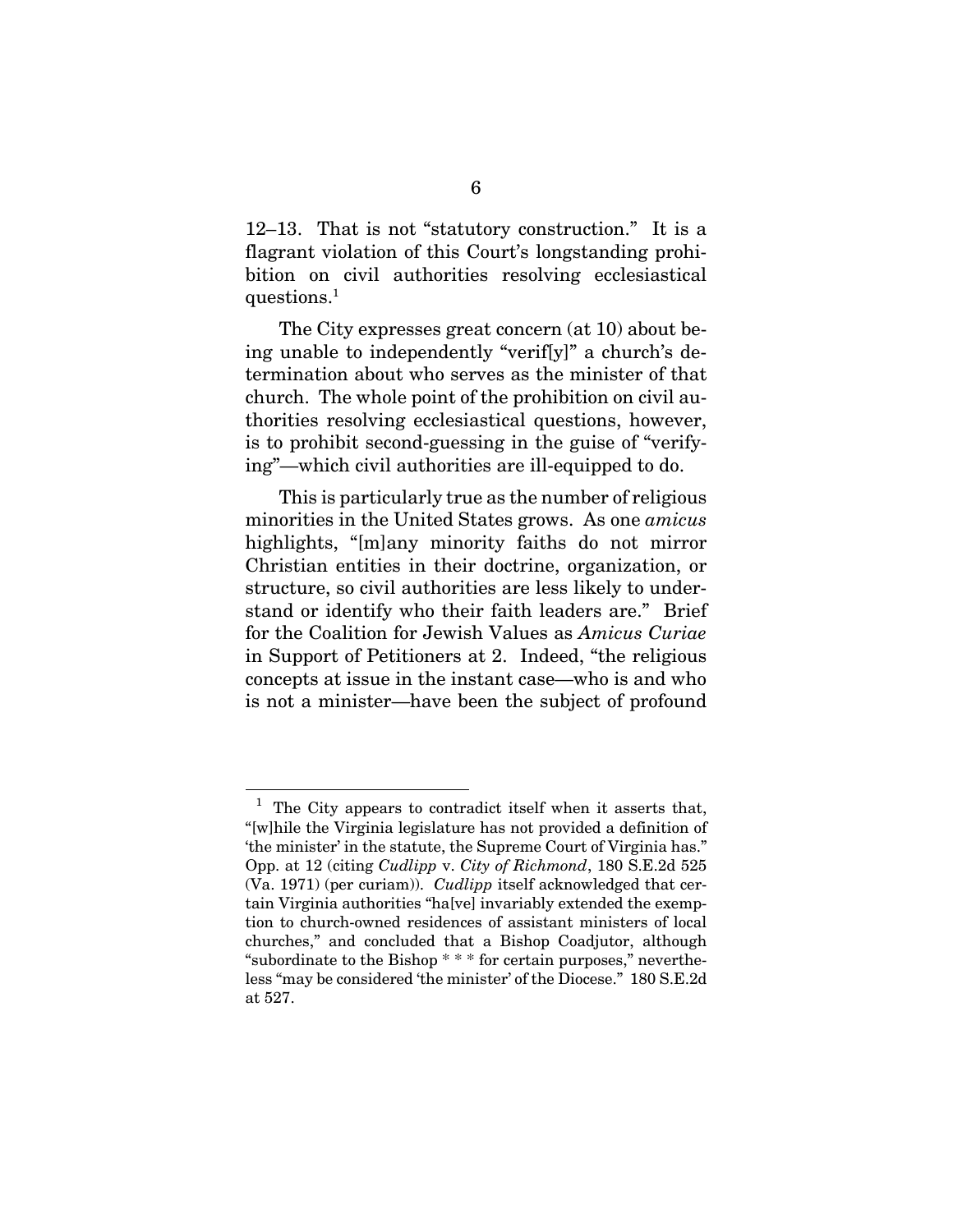misunderstandings in the context of minority religions." *Id.* at 10; *see also id.* at 8–10 (collecting examples).

But it is not only religious minorities who will suffer under the rule adopted below. "The volume and formality of written statements vary from religion to religion and, within Christianity, from denomination to denomination and from church to church," such that the City's approach would often operate "to the detriment of more hierarchical churches, which, as a rule, have more written policy statements than less formal churches, giving government officials more church documents to parse and interpret." Brief of the Assembly of Canonical Orthodox Bishops of the United States of America, et al., as *Amici Curiae* at 7.

Importantly, the reasoning of the decision below reaches far beyond property tax exemptions like Virginia's. For example, parochial schools often receive accreditation from religious organizations based on, among other things, their adherence to the religious organization's doctrinal tenets. Brief for American Association of Christian Schools, et al., as *Amici Curiae* in Support of Petitioners at 4. Under the decision below, however, a state university could presumably "deny admission to a graduate of an accredited school based on a university administrator's *own* determination that the school's religious doctrines do not *actually* align with the statement of faith" required by the accrediting organization. *Id.* at 4–5. Other, similar scenarios are not difficult to imagine.

Because Virginia's property tax exemption statute defers to each religious organization's own understanding of who its ministers are, and because the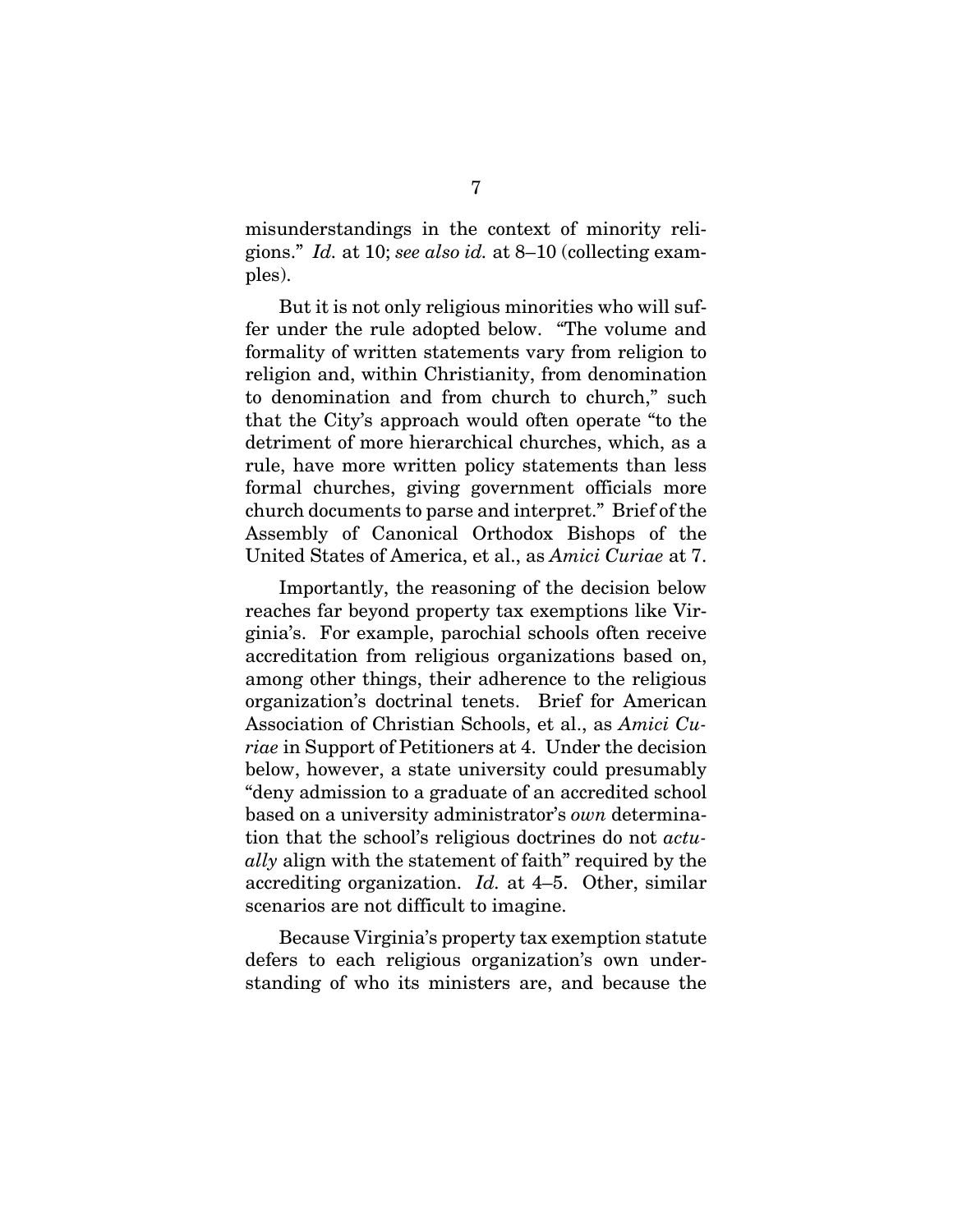Church represented in good faith that the Stormses are its ministers, that should have been the end of the  $matter.<sup>2</sup>$ 

C. Proving the Church's point, the City argues (at 10) that civil authorities may "recognize" and "give effect" to a church's own "rules." *See also* Pet. App. 170a–71a ("The Church cannot set its rules in the [Book of Church Order] and expect for a court to ignore their plain language when the Church tells the court, in an action that its Trustees filed, that the Church is governed by the rules therein."). But this is just another way of saying that civil authorities should be permitted to "verify"—i.e., second-guess churches' resolution of ecclesiastical matters. This Court has repeatedly rejected that proposition as fundamentally inconsistent with the First Amendment. Pet. 10–11 (citing, e.g., *Kedroff*, 344 U.S. at 116; *Watson*, 80 U.S. (13 Wall.) at 727).

To be sure, the Court has long recognized that civil authorities need not defer to religious ones in exceptional cases involving "fraud, collusion, or arbitrariness." *Gonzalez* v. *Roman Catholic Archbishop of Manila*, 280 U.S. 1, 16 (1929). But the City has never argued that the Church's position is fraudulent, collu-

j

 $2$  Whatever concerns may arise when courts construe statutes that expressly require church officials be ordained or authorized to perform specific sacerdotal functions to qualify for various exemptions, e.g., *Missionaries of Our Lady of La Salette* v. *Michalski*, 113 N.W.2d 427, 430 (Wis. 1962); *Int'l Missions, Inc.* v. *Borough of Lincoln Park*, 208 A.2d 431, 432–33 (N.J. Super. Ct. 1965), this case doesn't implicate them because Virginia—and the City—has interpreted the statute at issue here to defer to each individual church's understanding of who its ministers are.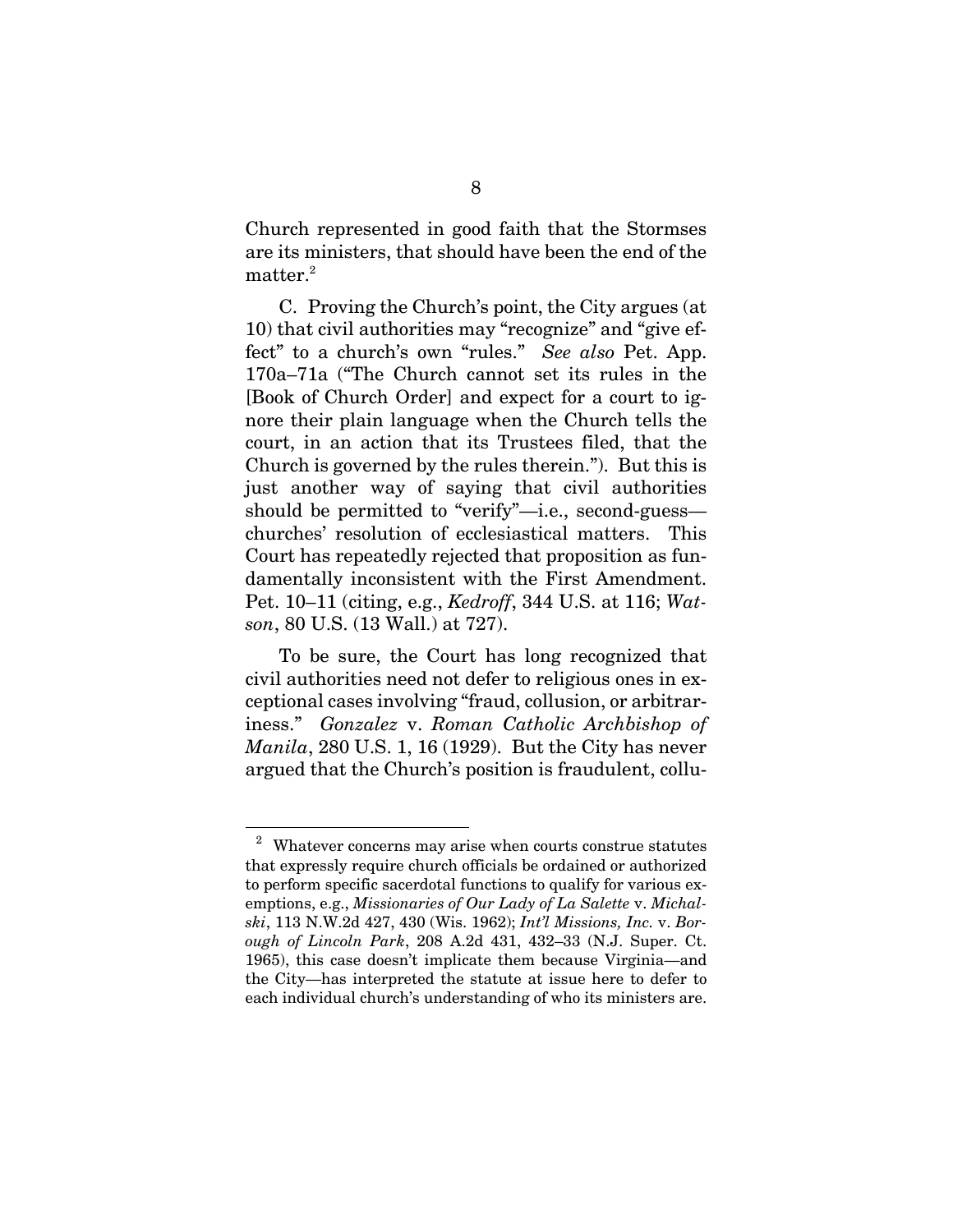sive, or arbitrary. Nor could it, as the Church provided a robust justification for its conclusion that the Stormses are ministers under Chapter 12 of the Book of Church Order, which "provides each church rather broad authority to govern its own affairs which would include the ability to hire ministers to cater to specialized groups, such as youth." Pet. App. 95a; *see also*  Pet. 8–9. Rather, the City argues only that the Church is wrong. But this is precisely the type of good-faith dispute over questions of church doctrine that civil authorities may not resolve.<sup>3</sup>

### **II. IN THE ALTERNATIVE, THE COURT SHOULD GRANT, VACATE, AND REMAND FOR RECONSID-ERATION IN LIGHT OF** *FULTON***.**

Three months after the Virginia Supreme Court disposed of this case, this Court held that a law is not "neutral" and "generally applicable," and thus triggers strict scrutiny under the First Amendment, when it confers on government authorities broad discretion to grant exemptions from a facially neutral state law. Because the courts below did not have the opportunity to consider *Fulton*'s impact on this case, at the very least the Court should grant certiorari, vacate the decision below, and remand for further consideration in light of *Fulton* (if the Court doesn't summarily reverse

j

 $3$  The City does not argue that there is an adequate and independent state ground for the decision below. See *Michigan* v. *Long*, 463 U.S. 1032, 1038 (1983). And for good reason. Whether government actors have intruded on church autonomy in violation of the First Amendment is a federal question, as are other constitutional questions implicated in cases involving the application of state statutes. *See, e.g.*, *Espinoza* v. *Mont. Dep't of Revenue*, 140 S. Ct. 2246 (2020); *Trinity Lutheran Church of Columbia, Inc.* v. *Comer*, 137 S. Ct. 2012 (2017).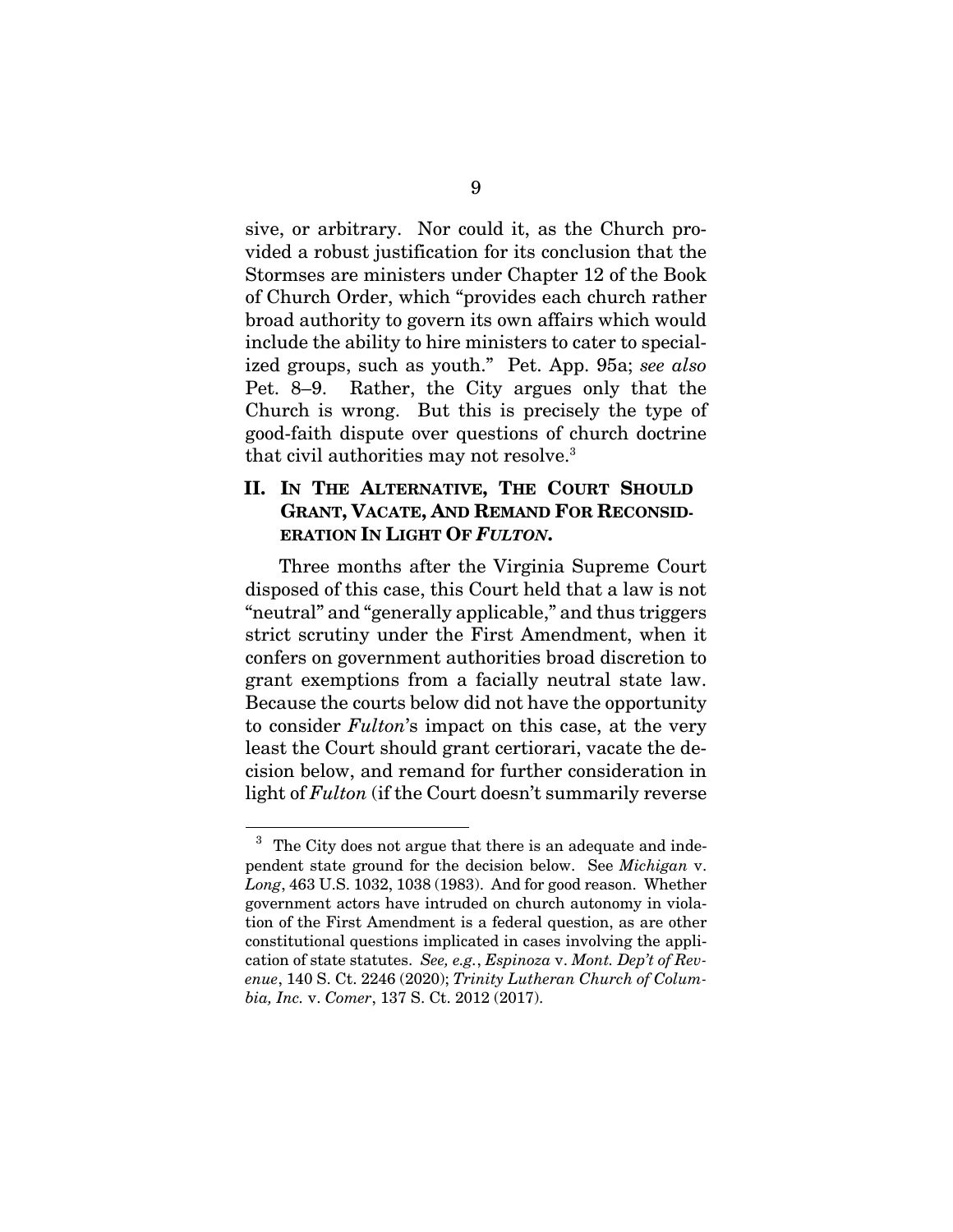the decision below or order full merits briefing and argument).

The City argues (at 12) that *Fulton* doesn't apply because the Church "has not been put to the choice of abandoning or compromising its religious beliefs," but rather "is required to pay generally-applicable property taxes on real estate it owns—an obligation the Constitution permits and of which [the Church] rightfully does not complain." While it is true that this Court's Free Exercise Clause precedents don't require a state to grant a church an exemption from its generally applicable tax laws, the question here is whether Virginia's property tax regime is sufficiently neutral and generally applicable to evade scrutiny under those precedents, given the virtually unfettered discretion it grants taxing authorities in determining eligibility for the exemption.

The City insists that, unlike the regulation in *Fulton*, the Virginia statute doesn't have "a vague 'good cause' standard [that] permits the government to grant exemptions on a case by case basis[.]" Opp. at 12. But this is simply untrue. The City's interpretation of the statute gives the City the authority to assess the legitimacy of each religious organization's determination of who serves as its ministers without objective statutory standards to guide that inquiry. Such a statute necessarily requires application on a case-by-case basis.

Virginia taxing authorities have extended the exemption to a church whose property was occupied by an unordained music minister, *see Opinions of the Attorney General and Report to the Governor of Virginia* 276, 276–77 (Aug. 23, 1976), and to a number of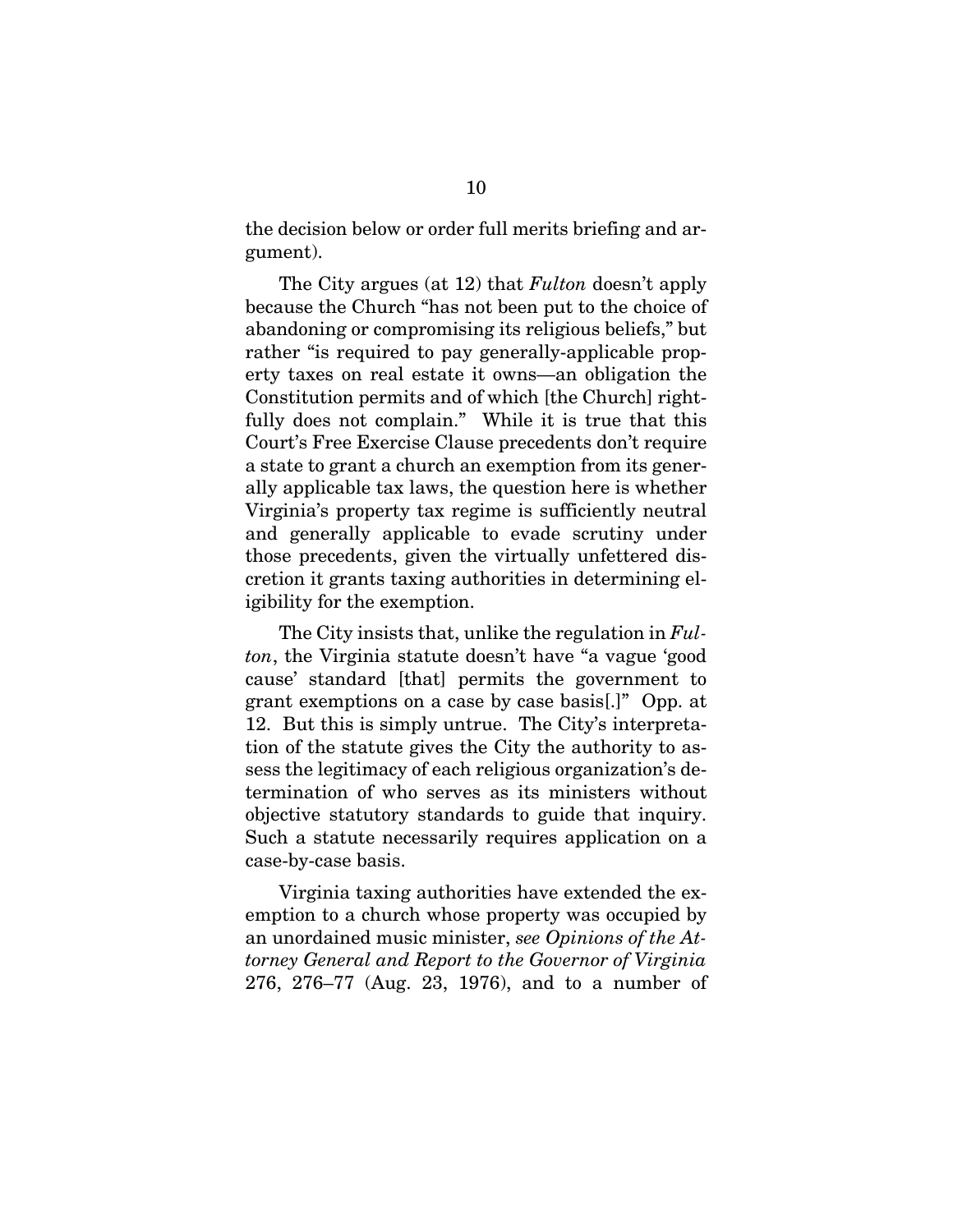churches whose properties were occupied by assistant ministers, *see, e.g.*, *Cudlipp*, 180 S.E.2d at 527. None of these officials exercised the authority enjoyed by the Stormses. Pet. 5–6. Despite this inconsistent treatment, the City has never attempted to proffer a compelling reason for denying an exemption to the Church.

Accordingly, if the Court doesn't summarily reverse the decision below or order full merits briefing and argument, it should grant the petition, vacate the judgment, and remand for the courts below to resolve in the first instance whether the City's denial of the exemption here violates the First Amendment as interpreted in *Fulton*.

### **CONCLUSION**

The Court should summarily reverse the decision below or, at a minimum, order merits briefing on the question whether civil authorities may engage in their own interpretation of church doctrine to overrule a church's determination that a particular individual is a minister. In the alternative, the Court should grant the petition, vacate the decision below, and remand in light of *Fulton*.

Respectfully submitted,